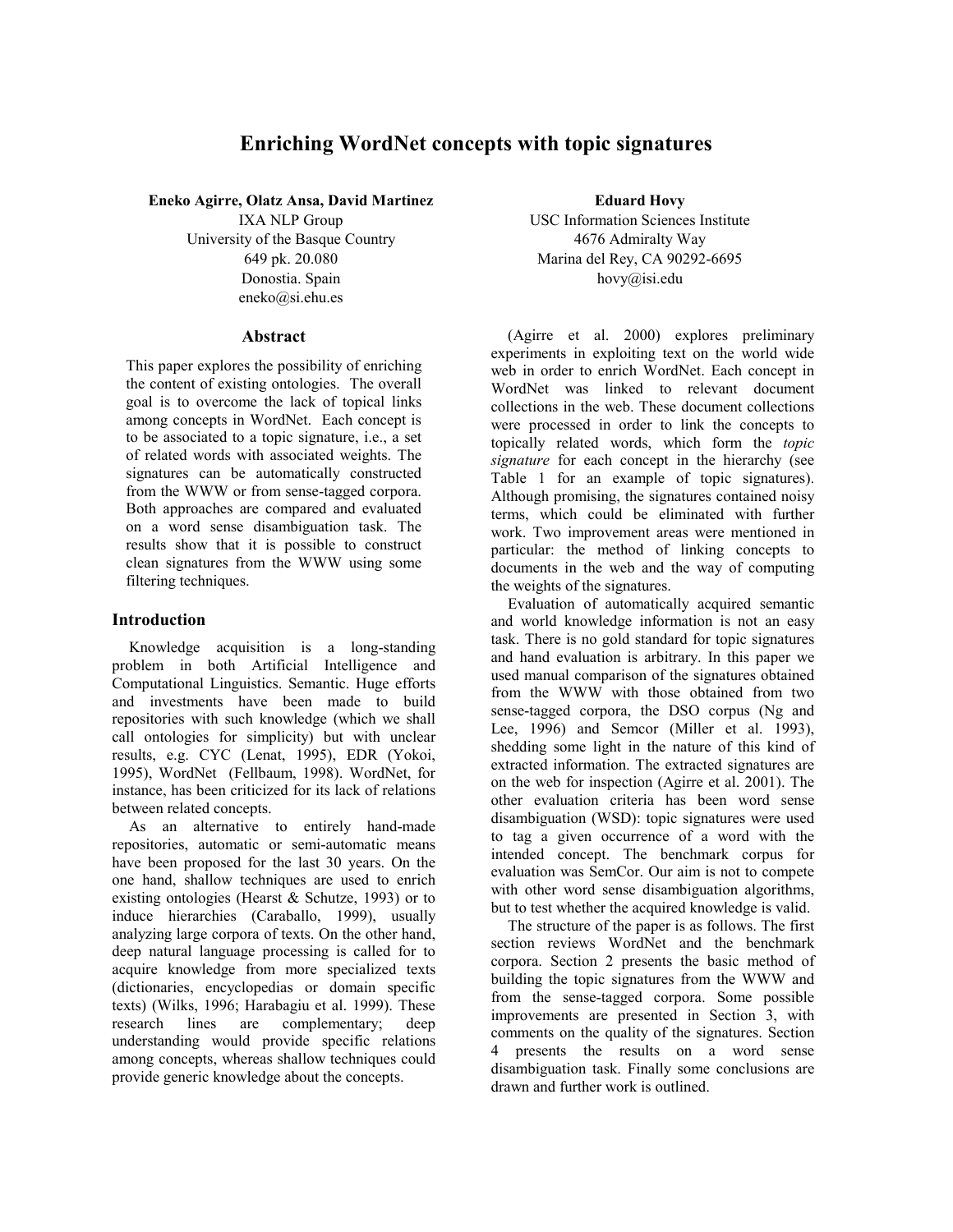# **1 Brief introduction to WordNet and the sense-tagged corpora.**

WordNet is an online lexicon based on psycholinguistic theories (Fellbaum,1998). It comprises nouns, verbs, adjectives and adverbs, organized in terms of their meanings around lexical-semantic relations, which include among others, synonymy and antonymy, hypernymy and hyponymy (similar to *is-a* links), meronymy and holonymy (similar to *part-of* links). Lexicalized concepts, represented as sets of synonyms called synsets, are the basic elements of WordNet. The version used in this work, WordNet 1.6, contains 121,962 words and 99,642 concepts.

The noun *church*, for instance, has 3 word senses (in other words lexicalized concepts or word-concept pairs). For the sake of simplicity we use *concept* to refer to both word sense and concept itself. The set of synonyms and gloss for each sense of church is shown in Figure 1.

Being one of the most commonly used semantic resources in natural language processing, some of its shortcomings are broadly acknowledged, e.g., the lack of links between topically related concepts: there is no link between pairs like *bat–baseball, fork–dinner, farm–chicken,* etc. The signatures presented in this paper are a first step in providing such links.

SemCor (Miller et al. 1993) is a corpus in which word sense tags (which correspond to WordNet concepts) have been manually included for all open-class words in a 360,000-word subset of the Brown Corpus (Francis and Kucera, 1989). We use SemCor to evaluate the topic signatures in a word sense disambiguation task. In order to choose a few nouns to perform our experiments, we focused on a random set of 7 nouns<sup>1</sup>.

DSO (Ng and Lee, 1996) comprises around 1000 sentences for 191 nouns and verbs, where only the target word was disambiguated. The sentences are taken from the Brown corpus and the Wall Street Journal (WSJ). We selected the documents coming from the WSJ only, as the brown corpus is already covered in Semcor.

# **2 Building topic signatures for the concepts in wordnet**

In this work we want to collect for each concept in WordNet the words that appear most distinctively in texts related to it. That is, we aim at constructing lists of closely related words for each

l

concept. For example, WordNet provides two possible word senses or concepts for the noun *waiter*:

*1: waiter, server — a person whose occupation is to serve at table (as in a restaurant)* 

*2: waiter — a person who waits or awaits* 

For each of these concepts we would expect to obtain two lists with words like the following:

*1: restaurant, menu, waitress, dinner, lunch, etc.* 

*2: hospital, station, airport, boyfriend, girlfriend, etc.* 

We can build such lists from a sense-tagged corpora just observing which words co-occur distinctively with each sense, or we can try to associate a number of documents from the WWW to each sense and then analyze the occurrences of words in such documents.

The method is organized as follows. We first organize the documents in collections, one collection per word sense: directly using sensetagged corpora, or exploiting the information in WordNet to build queries, which are used to search in the Internet those texts related to the given word sense. Either way we get one document collection per word sense. For each collection we extract the words and their frequencies, and compare them with the data in the other collections. The words that have a distinctive frequency for one of the collections are collected in a list, which constitutes the topic signature for each word sense. The steps are further explained below.

# **2.1 Building the queries**

The original goal is to retrieve from the web all documents related to an ontology concept. If we assume that such documents have to contain the words that lexicalize the concept, the task can be reduced to classifying all documents where a given word occurs into a number of collections of documents, one collection per word sense. If a document cannot be classified, it would be assigned to an additional collection.

The goal as phrased above is unattainable, because of the huge amount of documents involved. Most of words get millions of hits: *boy* would involve retrieving 2,325,355 documents, *church* 6,243,775, etc. Perhaps in the future a more ambitious approach could be tried, but at present we cannot aim at classifying those enormous collections. Instead, we construct queries, one per concept, which are fed to a search engine. Each query will retrieve the documents related to that concept.

The queries are constructed using the information in the ontology. We followed the method of (Mihalcea and Moldovan, 1999). Four procedures are defined to query the search engine

<sup>&</sup>lt;sup>1</sup> The reason for using only 7 words is that retrieving documents from the web was slower than foreseen.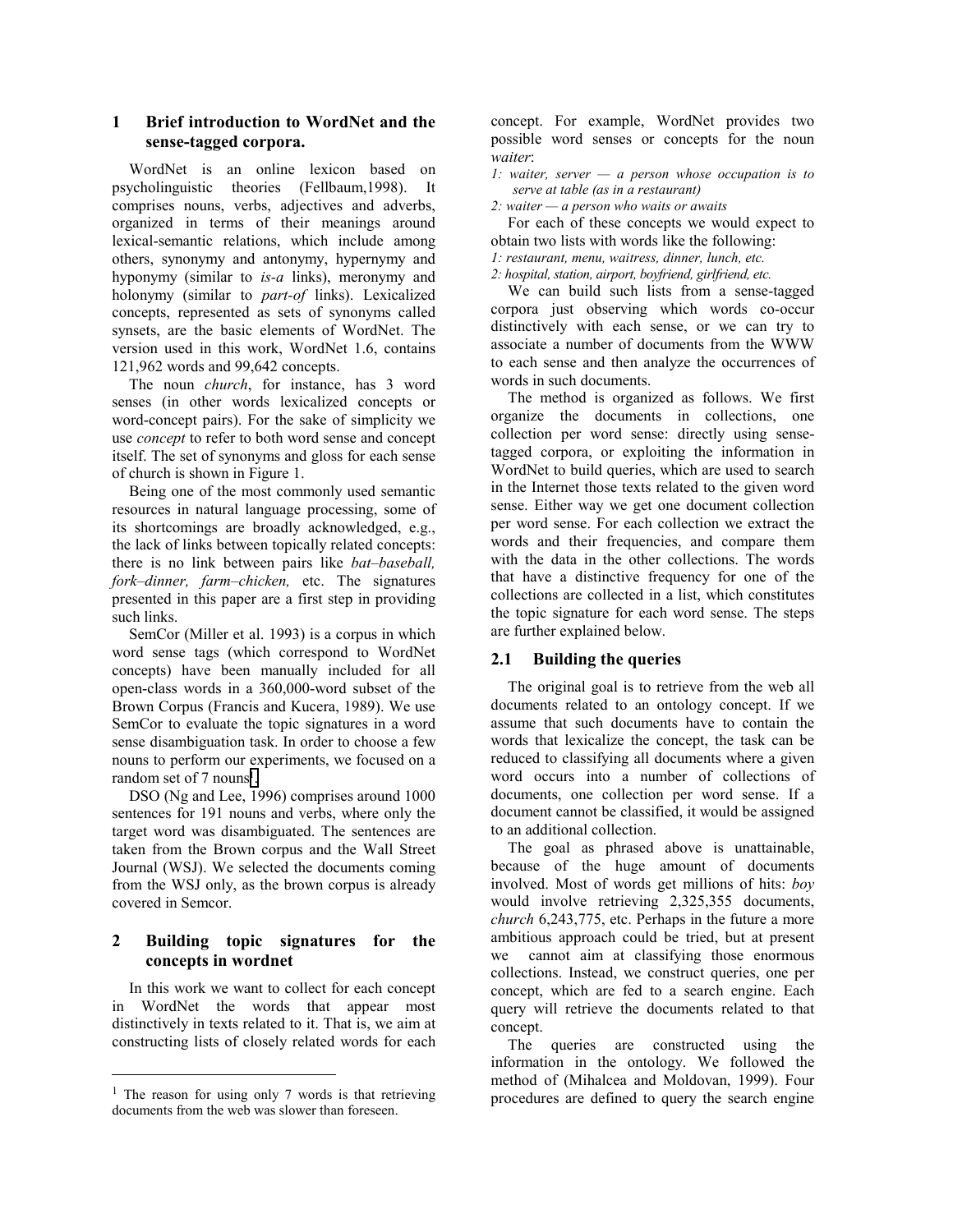*1: church, Christian church, Christianity - a group of Christians; any group professing Christian doctrine or belief 2: church, church building - for public (especially Christian) worship 3: church service, church - a service conducted in a church* 

|                     | <b>WWW</b> sentences |                     |       |              |        |                     |      |                     |      |           |      |
|---------------------|----------------------|---------------------|-------|--------------|--------|---------------------|------|---------------------|------|-----------|------|
| Church <sub>1</sub> |                      | Church <sub>2</sub> |       | Church3      |        | Church <sub>1</sub> |      | Church <sub>2</sub> |      | Church3   |      |
| catholic            | 59.03                | n't                 | 18.38 | mike         | 128.64 | together            | 18.4 | new                 | 17.6 | sunday    | 20.5 |
| spirit              | 43.97                | mr.                 | 13.59 | jury         | 122.21 | christ              | 12.6 | 15.3<br>old         |      | attend    | 12.6 |
| protestant          | 42.95                | do                  | 12.08 |              | 102.52 | god                 | 9.00 | construction        | 11.4 | yet       | 9.8  |
| rector              | 32.72                | out                 | 11.94 | election     | 96.48  | biblical            | 6.59 | congregation        | 10.2 | special   | 8.4  |
| congregation        | 32.72                | door                | 10.90 | fulton       | 90.05  | jesus               | 6.44 | build               | 8.9  | pastor    | 7.0  |
| petitioner          | 30.68                | wilson              | 9.41  | 90.05<br>sam |        | christian           | 5.91 | building            | 8.5  | t         | 7.0  |
| community           | 27.61                | window              | 8.92  | county       | 82.91  | believe             | 5.27 | committee           | 7.6  | a.m.      | 7.0  |
| economic            | 27.49                | river               | 8.92  | mars         | 57.89  | gather              | 5.27 | 6.3<br>house        |      | child     | 5.7  |
| report              | 27.09                | house               | 8.54  | resolution   | 57.89  | just                | 5.27 | erect               | 6.3  | morning   | 5.6  |
| christian           | 26.59                | wall                | 8.42  | funds        | 51.45  | gospel              | 5.27 | plan                | 6.3  | air       | 5.6  |
| mission             | 26.59                | papa                | 7.93  | georgia      | 51.45  | friend              | 5.27 | episcopal           | 6.3  | breakfast | 5.6  |
| hearing             | 25.56                | big                 | 7.77  | bond         | 51.45  | strive              | 5.27 | project             | 6.3  | night     | 5.6  |
| england             | 25.56                | bed                 | 7.77  | 2            | 45.52  | share               | 5.27 | 5.1<br>corner       |      | include   | 5.6  |
| social              | 24.45                | street              | 7.47  | candidate    | 45.02  | roman               | 5.27 | avenue              | 5.1  | day       | 5.6  |
| board               | 22.53                | mouth               | 7.43  | martian      | 45.02  | truth               | 5.27 | complete            | 5.1  | sing      | 5.6  |
| john                | 21.87                | look                | 6.91  | highway      | 45.02  | say                 | 5.25 | construct           | 5.1  | please    | 5.6  |
| claim               | 21.47                | old                 | 6.65  | atlanta      | 45.02  | 3.96<br>small       |      | 5.1<br>design       |      | prayer    | 4.2  |
| roman               | 21.47                | talk                | 6.61  | vote         | 45.02  | hear                | 3.95 | road                | 5.1  | 10        | 4.2  |
| officer             | 20.45                | think               | 6.45  | petition     | 38.59  | live                | 3.95 | continue            | 5.1  | preach    | 4.2  |
| such                | 18.99                | car                 | 6.44  | campaign     | 38.59  | loving              | 3.95 | state               | 5.1  | next      | 4.2  |
| position            | 18.41                | get                 | 6.32  | legislator   | 38.59  | business            | 3.95 | work                | 3.8  | class     | 4.2  |
| michelangelo        | 18.41                | come                | 5.99  | republican   | 32.16  | faith               | 3.95 | white               | 3.8  | monthly   | 4.2  |

**Figure 1**. Synsets and glosses for the three senses of church.

**Table 1**. Topic signatures for church. On the left the signatures created using full documents from the sensetagged Semcor. On the right the signatures created using the sentence context from documents extracted from the WWW. On bold, terms which are left after filtering with the word signature for church with  $\chi^2$  values over 4.64.

 $\sqrt{2}$ 

in order: use monosemous synonyms, use the defining phrases, use synonyms with the AND operator and words from the defining phrase with the NEAR operator, and lastly, use synonyms and words from the defining phrases with the AND operator. The procedures are sorted by preference, and one procedure is only applied if the previous one fails to retrieve any examples. We fed the queries into altavista (AltaVista, 2001), retrieving 150 documents per word sense.

#### **2.2 Build topic signatures**

The document collections retrieved in step 2.1 are used to build the topic signatures. The internet documents are processed in order to extract textual words, and their frequencies in the document collection. We thus obtain one vector for each collection, that is, one vector for each word sense of the target word.

In order to measure which words appear distinctively in one collection in respect to the others, a signature function was selected based on previous experiments (Lin, 1997; Hovy and Junk, 1998). We needed a function that would give high values for terms that appear more frequently than expected in a given collection. The signature

function that we used is  $\chi^2$ , which we will define next.

The vector *vfi* contains all the words and their frequencies in the document collection *i*, and is constituted by pairs *(word<sub>i</sub>, freq<sub>i,j</sub>)*, that is, one word *j* and the frequency of the word *j* in the document collection *i*. We want to construct another vector *vx<sub>i</sub>* with pairs *(word<sub>j</sub>, w<sub>i,j</sub>)* where w<sub>i,j</sub> is the  $\chi^2$  value for the word *j* in the document collection *i* (cf. Equation 1).

$$
w_{i,j} = \begin{cases} \frac{(freq_{i,j} - m_{i,j})}{m_{i,j}} & \text{if } freq_{i,j} > m_{i,j} \\ 0 & \text{otherwise} \end{cases}
$$
 (1)

Equation 2 defines  $m_{i,j}$ , the expected mean of word *j* in document *i*.

$$
m_{i,j} = \frac{\sum_{j} freq_{i,j} \sum_{j} freq_{i,j}}{\sum_{i,j} freq_{i,j}}
$$
 (2)

When computing the  $\chi^2$  values, the frequencies in the target document collection are compared with the rest of the document collection, which we call the *contrast set.* In this case the contrast set is formed by the other word senses. Table 1 shows some signatures for church.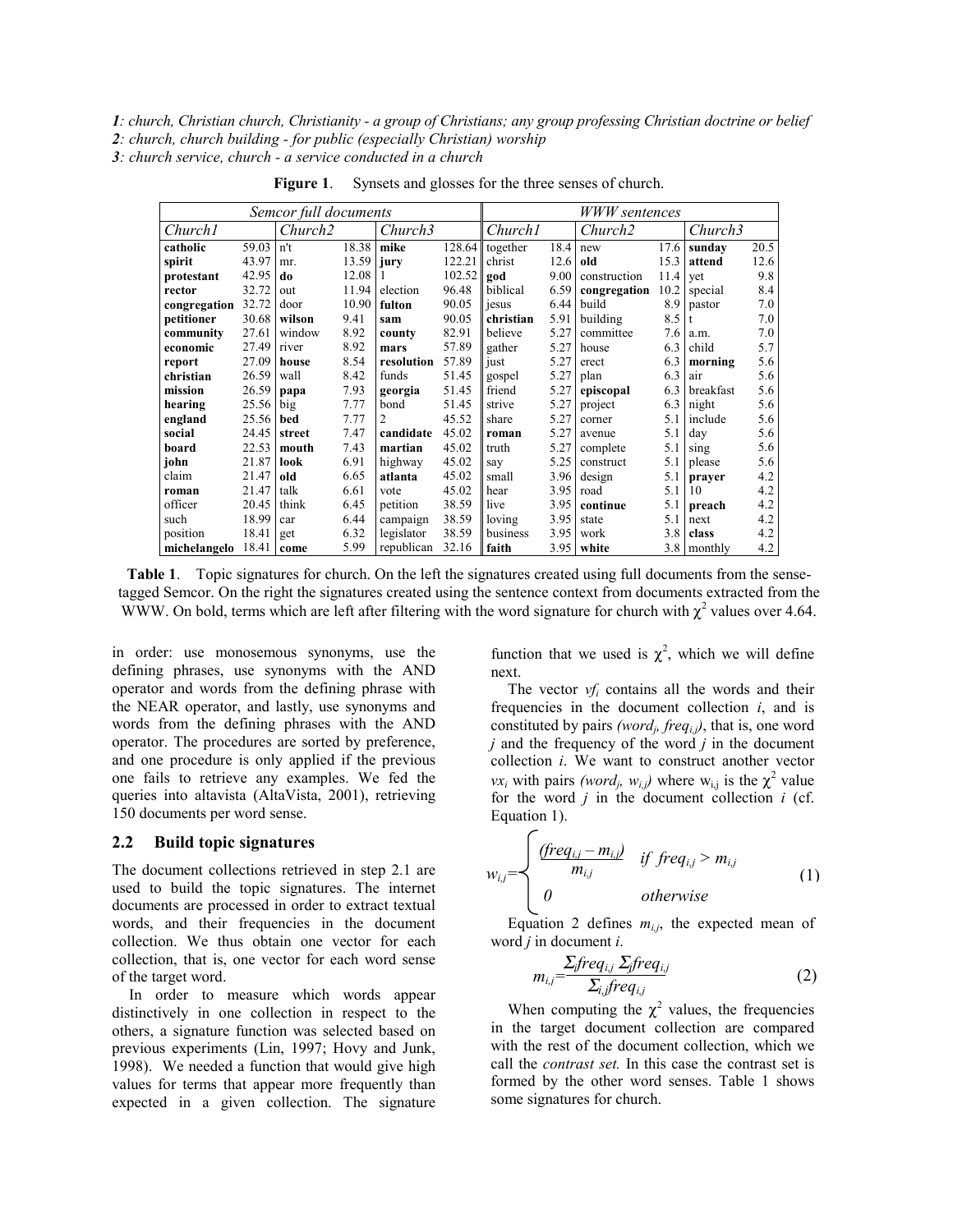#### **3 Filtering the signatures.**

Hand inspection of the signatures constructed following the method above showed that some terms with high weight were strange. For instance:

*Boy: anything.com, xena, tpd-results, etc.* 

*Church: ai, ruby, le, lee, etc.* 

The following strategies were tried to filter the signatures:

- 1. Only take one document from each website.
- 2. Lemmatize the source documents and keep only open category lemmas
- 3. Limit the context to the sentence
- 4. Build a signature for the target word using a reference corpus and filter the concept related signatures keeping only the most relevant terms<sup>2</sup> in the general signature.

The first two improved greatly the visual quality of the signatures retrieved, as most of non-sensical terms disappeared. But there were still some disturbing terms in the signatures. Table 1 shows the topic signatures for *church*<sup>3</sup>, as created using the sense tags in Semcor after applying 1 and 2. We observed that some specific and rare terms (cf. *mike, sam, fulton*, etc. in Table 1) which appeared often in a single document could happen to be included in the signature.

In order to limit the effect of such words we tried the following alternatives: to limit the context to just the surrounding sentence (3) and to limit the possible terms to those that co-occur often with the target word (4). The later was implemented constructing a signature for the target word, using as reference corpus the whole brown corpus, comparing the documents that contained the target word against the documents where the target word did not appear. A cutoff value of 4.64 was used, giving a confidence value of 0.90. Strategies 3 and 4 could happen to discard interesting terms so we experimented with both in the WSD exercise.

Table 1 shows on the right the topic signature for church constructed from the WWW using only sentences (3). These signatures do not have rare terms like those from full documents. The effect of applying the word signature (4) is shown also in Table 1, as terms which are kept after filtering are shown in bold. The filter has no much effect on the Semcor signature, but it helps select terms from the WWW signature.

The topic signatures for church from the web are better than those coming from Semcor, specially

 $\overline{a}$ 

for senses with lower frequency in Semcor like *church2* and *church3*.

#### **4 Evaluating the signatures on a WSD task**

The goal of this experiment is to evaluate the automatically constructed topic signatures, not to compete against other word sense disambiguation algorithms. If topic signatures yield good results in word sense disambiguation, it would mean that topic signatures have correct information, **and** that they are useful for word sense disambiguation. Topic signatures constitute one source of evidence (possibly weak), but do not replace other sources (local collocations, etc). Therefore, we do not expect impressive results.

Given the following sentence from SemCor, a word sense disambiguation algorithm should decide that the intended meaning for *waiter* is that of a restaurant employee:

*"... and threatened to shoot a waiter who was pestering him for a tip."* 

The word sense disambiguation algorithm is straightforward. Given an occurrence of the target word in the text we collect the words in its context, and for each word sense we retrieve the  $\chi^2$  values for the context words in the corresponding topic signature. For each word sense we add these  $\chi^2$ values, and then select the word sense with the highest value. Different context sizes have been tested in the literature, and large windows have proved to be useful for topical word sense disambiguation. We chose a window of 100 words around the target for signatures constructed with full documents and just the sentence for sentence signatures.

In order to compare the results, we computed a number of baselines. First of all choosing the sense at random (ran). We also constructed lists of related words using WordNet, in order to compare their performance with that of the signatures: the list of synonyms (Syn), these plus the content words in the definitions (S+def), and these plus the hyponyms, hypernyms and meronyms (S+all). The algorithm to use these lists is the same as for the topic signatures. The signatures constructed from the web are compared to other signatures constructed from manually sense-tagged corpora: Semcor and WSJ (cf. section 2). The results for Semcor constitute an upper bound, as they are constructed from the same data they are tested. The two filtering strategies are also evaluated separately: sentence context and filtering using word vector<sup>4</sup> (cf. section 3).

l

<sup>&</sup>lt;sup>2</sup> As given by a  $\chi^2$  cutoff value.

<sup>&</sup>lt;sup>3</sup> The signatures for all words can be checked at (Agirre et al. 2001).

<sup>4</sup> Signatures from Semcor where not filtered, as the word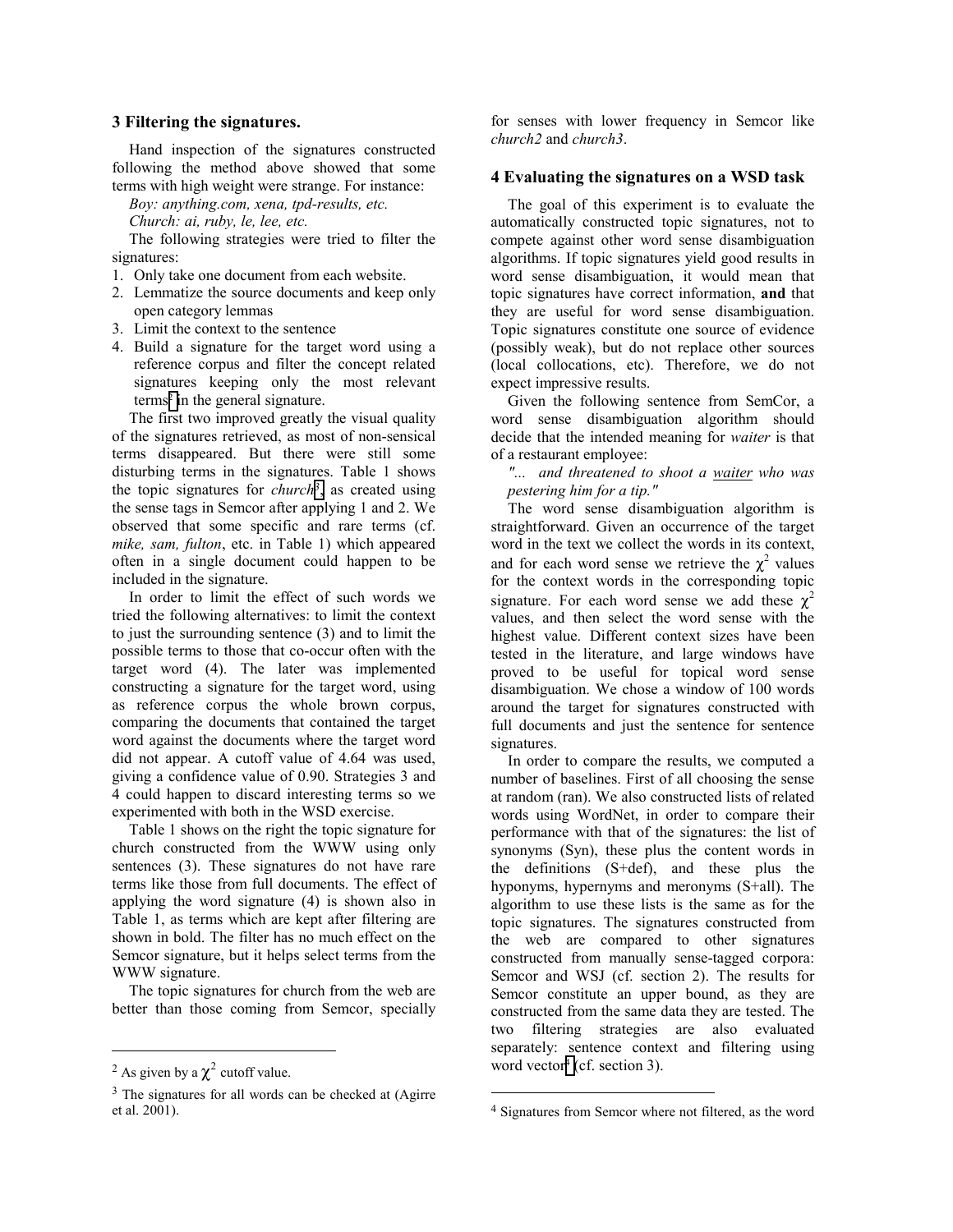|                  |    |         | <b>WWW</b> | <b>Baselines</b> |      |           | Doc   |        | Sent       |        |                          | Filter Doc | <b>Filter Sent</b> |                |            |
|------------------|----|---------|------------|------------------|------|-----------|-------|--------|------------|--------|--------------------------|------------|--------------------|----------------|------------|
| word             | #s | $\#occ$ | method     | Ran              | Svn  | $S + def$ | S+all | semcor | <b>WWW</b> | semcor | WS1                      | <b>WWW</b> | <b>WWW</b>         | WS1            | <b>WWW</b> |
| Account          | 8  | 27      | 2.02       | 0.12             | 0.09 | 0.28      | 0.20  | 0.74   | 0.30       | 0.59   | $\overline{\phantom{a}}$ | 0.19       | 0.26               | -              | 0.14       |
| Age              | 4  | 104     | 2.02       | 0.25             | 0.00 | 0.04      | 0.03  | 0.65   | 0.22       | 0.43   | 0.24                     | 0.41       | 0.16               | 0.22           | 0.51       |
| Boy              | 4  | 169     | 3.19       | 0.25             | 0.48 | 0.37      | 0.59  | 0.13   | 0.30       | 0.61   | $\overline{\phantom{a}}$ | 0.31       | 0.30               | $\blacksquare$ | 0.36       |
| Church           |    | 128     | 1.31       | 0.33             | 0.28 | 0.49      | 0.46  | 0.66   | 0.46       | 0.76   | 0.28                     | 0.45       | 0.48               | 0.20           | 0.40       |
| Duty             |    | 25      | 3.10       | 0.33             | 0.08 | 0.47      | 0.58  | 0.88   | 0.44       | 0.68   | $\overline{\phantom{a}}$ | 0.52       | 0.44               | ۰              | 0.52       |
| Interest         |    | 139     | 2.57       | 0.14             | 0.04 | 0.03      | 0.07  | 0.47   | 0.18       | 0.68   | 0.33                     | 0.15       | 0.13               | 0.28           | 0.12       |
| Member           | 4  | 74      | 3.34       | 0.25             | 0.01 | 0.76      | 0.61  | 0.08   | 0.05       | 0.62   | 0.15                     | 0.37       | 0.1                | 0.19           | 0.22       |
| Total            |    | 666     |            | 0.24             | 0.19 | 0.31      | 0.36  | 0.43   | 0.27       | 0.63   | $\overline{\phantom{a}}$ | 0.33       | 0.26               | -              | 0.30       |
| <b>Total WSJ</b> |    | 445     |            | 0.24             | 0.10 | 0.29      | 0.26  | 0.50   | 0.25       | 0.64   | 0.27                     | 0.34       | 0.23               | 0,23           | 0.31       |

**Table 2**. Word sense disambiguation results given as recall. *Total* shows average results for all words, and *Total WSJ* for the words in the WSJ corpus.

Table 2 shows the results for the selected nouns. The number of senses attested in SemCor (#s) and the number of occurrences of the word in SemCor (#occ) are also presented. The results are given as recall, that is, the number of successful tags divided by the total number of occurrences. Multiple answers are penalized, simulating random choice. The results show the following:

- WWW signatures are well above random baseline, and above Wordnet baselines for most of the words, showing that useful information not present in WordNet has been learned.
- Semcor signatures do constitute an upper bound, as expected: testing is performed on the same texts from which the signatures were constructed.
- Signatures from WSJ perform badly, perhaps because coming from a single domain they have been applied to a balanced corpus.
- Limiting the context for extraction to the sentence improves the performance for both Semcor and WWW signatures. This proves to be a useful way to clean the signatures.

# **5 Discussion and comparison with related work**

Both manual inspection and word sense disambiguation results show that the automatically constructed signatures learn words that are topically related to the target concepts. The quality of the signatures changes from one word to the other, specially in the case of word senses that are closely related. This evidence was used successfully to cluster word senses in (Agirre et al. 2000). Nevertheless, it is clear from the word sense disambiguation results that signatures are not that useful for word sense disambiguation.

According to manual inspection (cf. Table 1), filtering and sentence context are useful to get clean signatures. The results on the word sense disambiguation task, though, show that for some cases some terms which were useful for disambiguating were lost.

Next we review some related work.

# **5.1 Building topic signatures**

All references build topic signatures for general *topics* rather than for concepts in an ontology. Topic signatures were an extension of relevancy signatures (Riloff, 1996) developed for text summarization (Lin, 1997). Lin's topic signature construction is similar to ours, except that he used *tf.idf* for term weighting. In subsequent work, Hovy and Junk (1998) explored several alternative weighting schemes, finding that  $\chi^2$  provided better results than *tf.idf* or *tf*. Lin and Hovy (2000) use a likelihood ratio from maximum likelihood estimates that achieves even better performance on clean data.

# **5.2 Searching the internet for concepts**

(Mihalcea and Moldovan, 1999) present the method used in this paper. They evaluate the results by hand with very good results. (Agirre et al. 2000) used a method which tried to constrain as little as possible the cues used to build the queries. As a result poorer signatures were constructed. In general, documents retrieved from the web introduce a certain amount of noise into signatures, which can be alleviated with the methods introduced in section 3.

# **5.3 Uses of topic signatures for ontology enrichment.**

(Junk and Hovy 1998) explore the integration of topic signatures in Sensus. Their results indicate that further attention is required if the hierarchical structure is to be profited. (Agirre et al. 2000)

l

signature comes from the very same source.